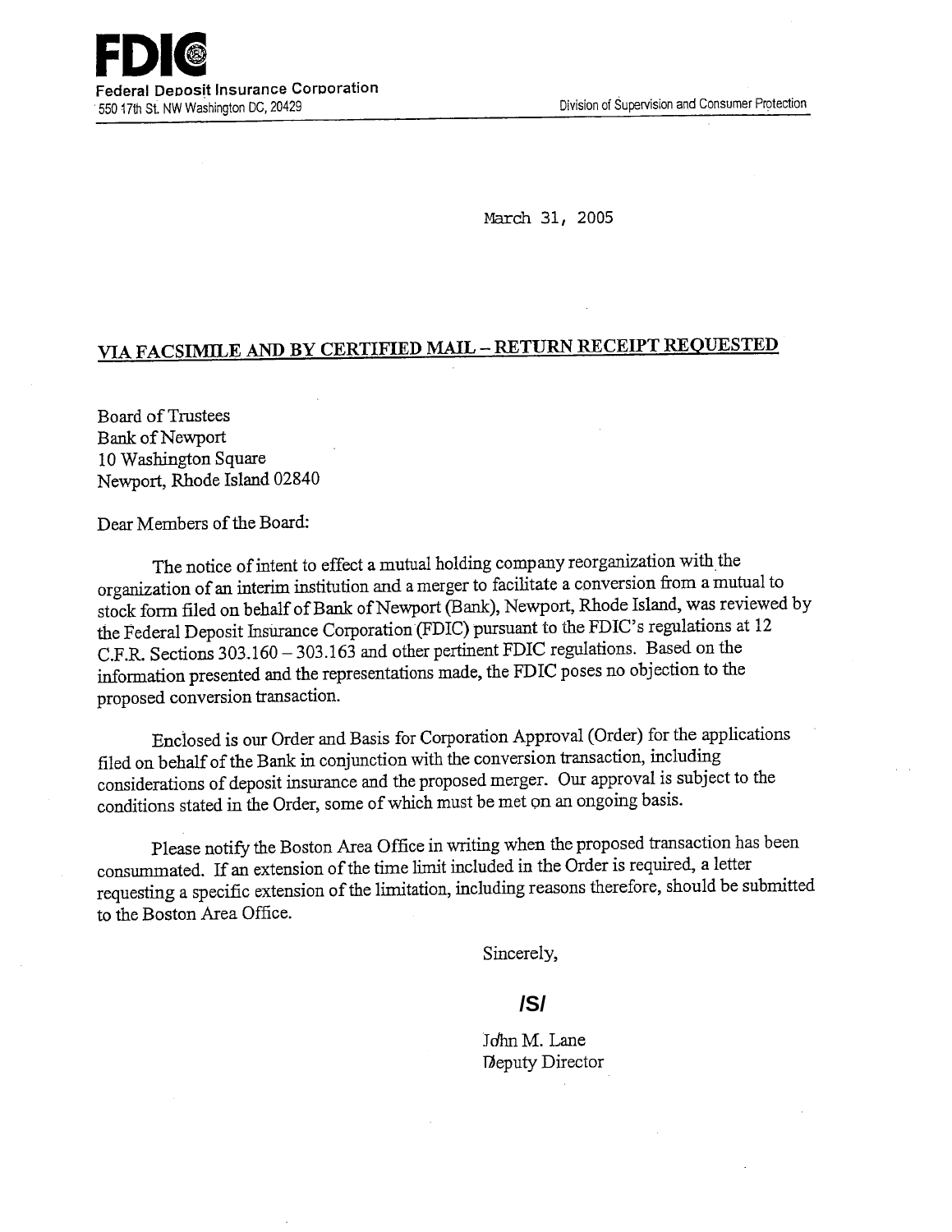cc: Kevin J. Handly, Esquire Gallagher, Callahan & Gartrell, PA 12 South Street, 2<sup>nd</sup> Floor Boston, Massachusetts 02111

 $\sim$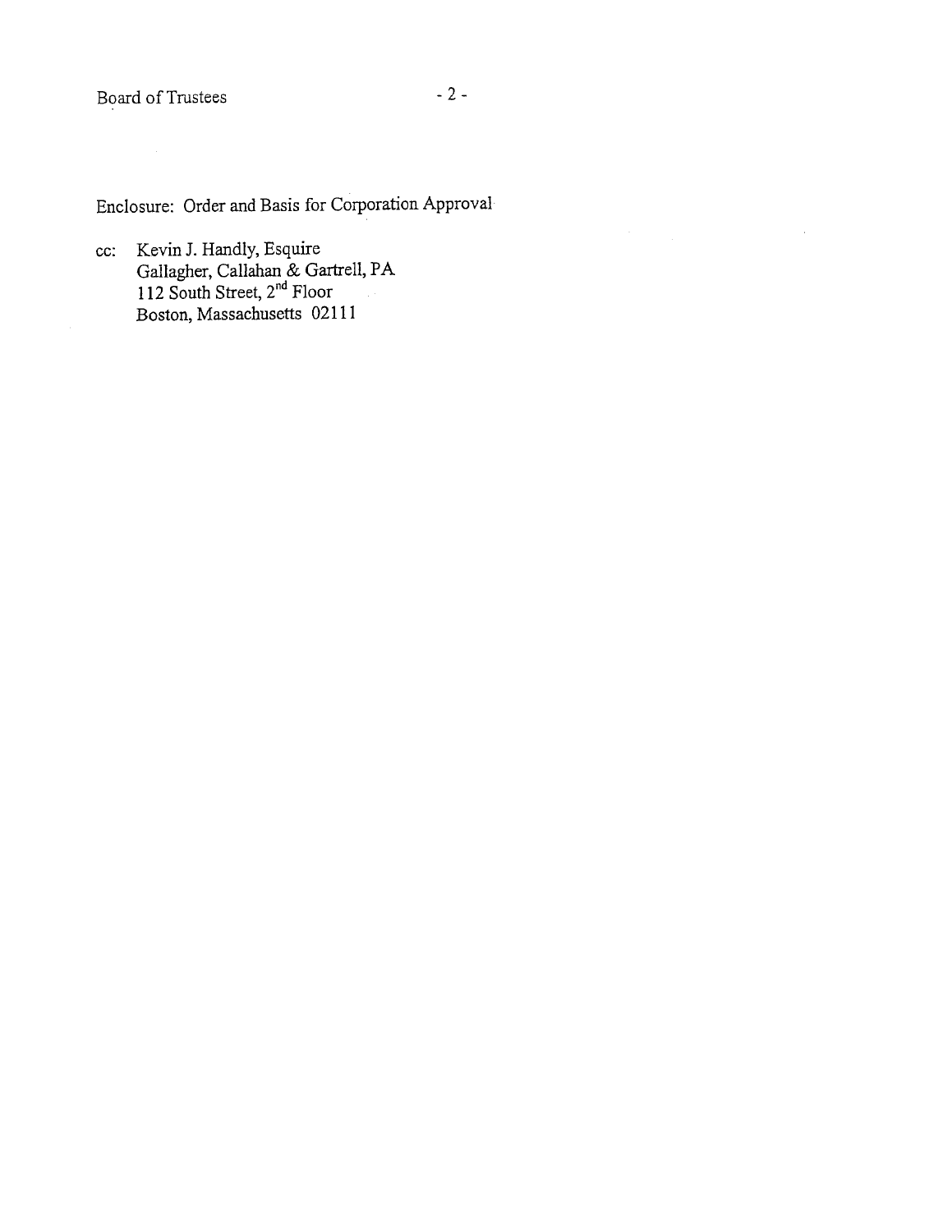## **FEDERAL DEPOSIT INSURANCE CORPORATION**

Bank of Newport Newport, Newport County, Rhode Island

Application for Federal Deposit Insurance and Consent to Merge

## **ORDER AND BASIS FOR CORPORATION APPROVAL**

Pursuant to Section *5* and Section 18(c) and other provisions of the Federal Deposit Insurance Act (FDI Act), an application has been filed on behalf of Bank of Newport, Newport, Rhode Island (Mutual Institution), currently a Rhode Island-chartered mutual savings bank and Bank Insurance Fund (BIF) member with total resources of \$970,979,000 and total deposits *of \$695,652,000* as of December 31, 2004, for the FDIC's consent to merge with BankNewport, Newport, Rhode Island, a proposed new Rhode Island-chartered stock savings bank. In addition, an application has been filed for Federal deposit insurance for BankNewport.

The transaction is the result of the Mutual Institution's plan of reorganization, which, solely to facilitate such undertaking, provides for:

- The Mutual Institution to establish a Rhode Island-chartered mutual holding company to be known as OceanPoint Financial Partners, MIHC and to capitalize it with \$3,250,000;
- OceanPoint Financial Partners, MHC to establish a limited liability company as a wholly-owned subsidiary to be known as OceanPoint Financial Partners, LLC and to capitalize it with \$3,000,000;
- OceanPoint Financial Partners, LLC to establish an interim stock bank as a wholly-owned subsidiary to be known as BankNewport and contribute all of its \$3,000,000 initial capitalization in exchange for all of the bank's capital stock; and
- The Mutual Institution to immediately merge with and into BankNewport, under the name and with the charter of BankNewport (Resultant Bank). As a result of the merger, the Resultant Bank will automatically succeed to all the assets, liabilities, capital, customer accounts, and contractual commitments of the Mutual Institution without any need for further documents of transfer, conveyance, or assignment.
- Upon consummation, OceanPoint Financial Partners, MHC will have the sole membership interest in OceanPoint Financial Partners, LLC, which will, in turn, own 100% of the issued and outstanding stock of the Resultant Bank.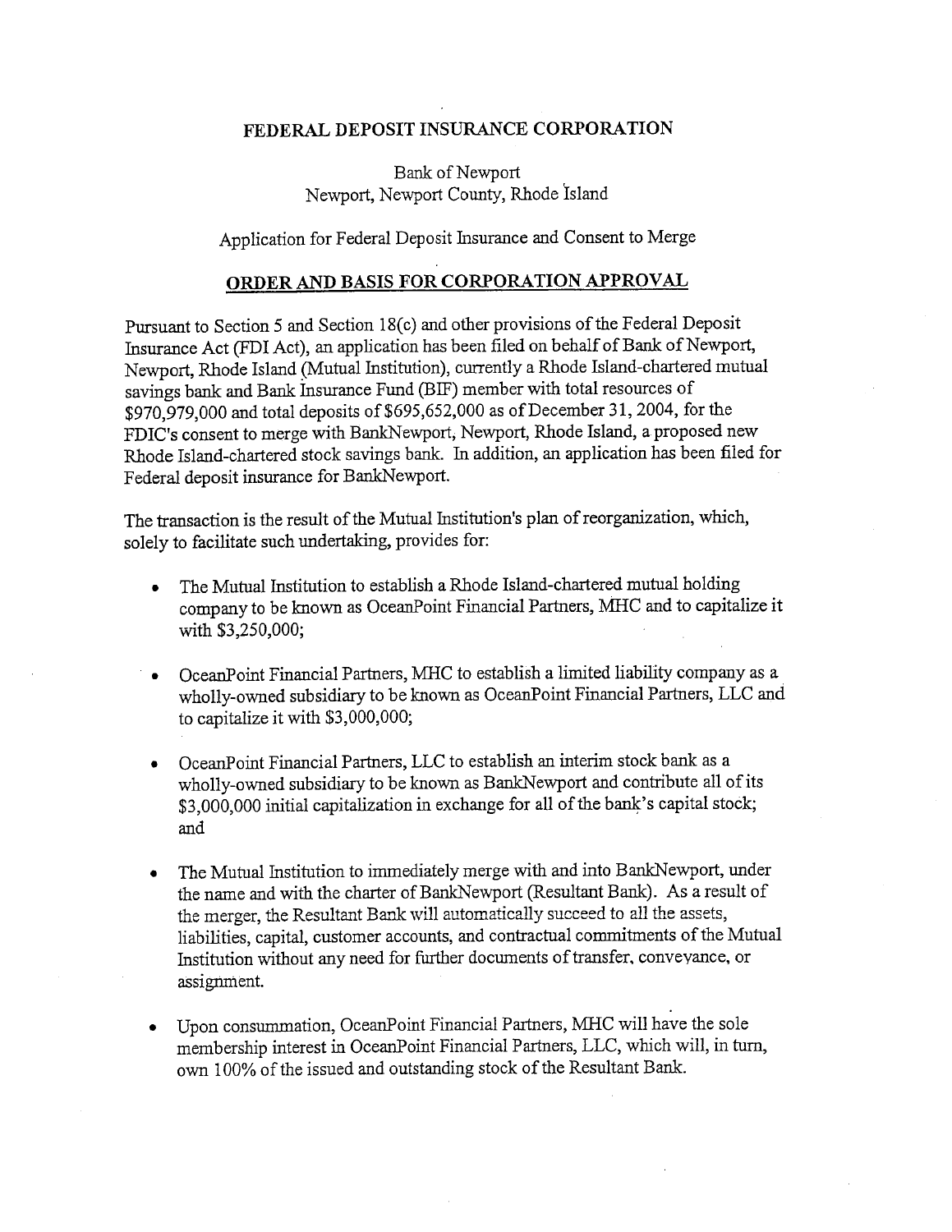At the conclusion of the reorganization, the deposits of the Resultant Bank will continue to be insured under the BIF. Following consummation of the merger, the Resultant Bank will operate the same banking business, with the same management, and at the same locations as the Mutual Institution. The proposed transaction will not alter the competitive structure of banking in the market served by the Mutual Institution. The Resultant Bank's principal office will continue to be located at 10 Washington Square, Newport, Rhode Island.

Applications for reorganization of the Mutual Institution and the subsequent merger of the Mutual Institution into BarikNewport were approved by the Division of Banking of the Rhode Island Department of Business Regulation. Applications for the establishment of OceanPoint Financial Partners, MIHC and OceanPoint Financial Partners, LLC, were approved by the Federal Reserve Bank of Boston.

Notice of the proposed transaction; in a form approved by the FDIC, has been published pursuant to the FDI Act. A review of available information, including the Community Reinvestment Act (CRA) Statement of Mutual Institution, discloses no inconsistencies with the purposes of the CRA. The Resultant Bank is expected to continue to meet the credit needs of its entire community, consistent with the safe and sound operation of the institution.

In connection with the applications, the FDIC has taken into consideration the financial and managerial resources and future prospects of the proponent bank and the Resultant Bank, the convenience and needs of the community to be served, and the effectiveness of proponent bank in combating money laundering activities. In connection with the application for deposit insurance, the FDIC has taken into consideration the financial history and condition; adequacy of the capital structure; earnings prospects; general character and fitness of management; risk to the insurance fund; convenience and needs of the community; and consistency of corporate powers. Having found favorably on all statutory factors and having considered other relevant information, including reports on the competitive factors furnished by the Comptroller of the Currency, the Board of Governors of the Federal Reserve System, the Office of Thrift Supervision, and the Attorney General of the United States, it is the FDIC's judgment that the applications should be and hereby are approved, subject to the following conditions:

- 1. That, except for the proposed transfer of stock to OceanPoint Financial Partners, LLC, no shares of the stock of BankNewport shall be sold, transferred, or otherwise disposed of, to any person (including any Employee Stock Ownership Plan) unless prior notice is provided to, and non-objection is received from, the FDIC;
- 2. That, prior to the sale, transfer, or other disposition of any ownership interest of OceanPoint Financial Partners, LLC by OceanPoint Financial Partners, MHC to any person (including any Employee Stock Ownership Plan), or a conversion of OceanPoint Financial Partners, AMC to stock form, BankNewport will provide written notification to the FDIC and provide the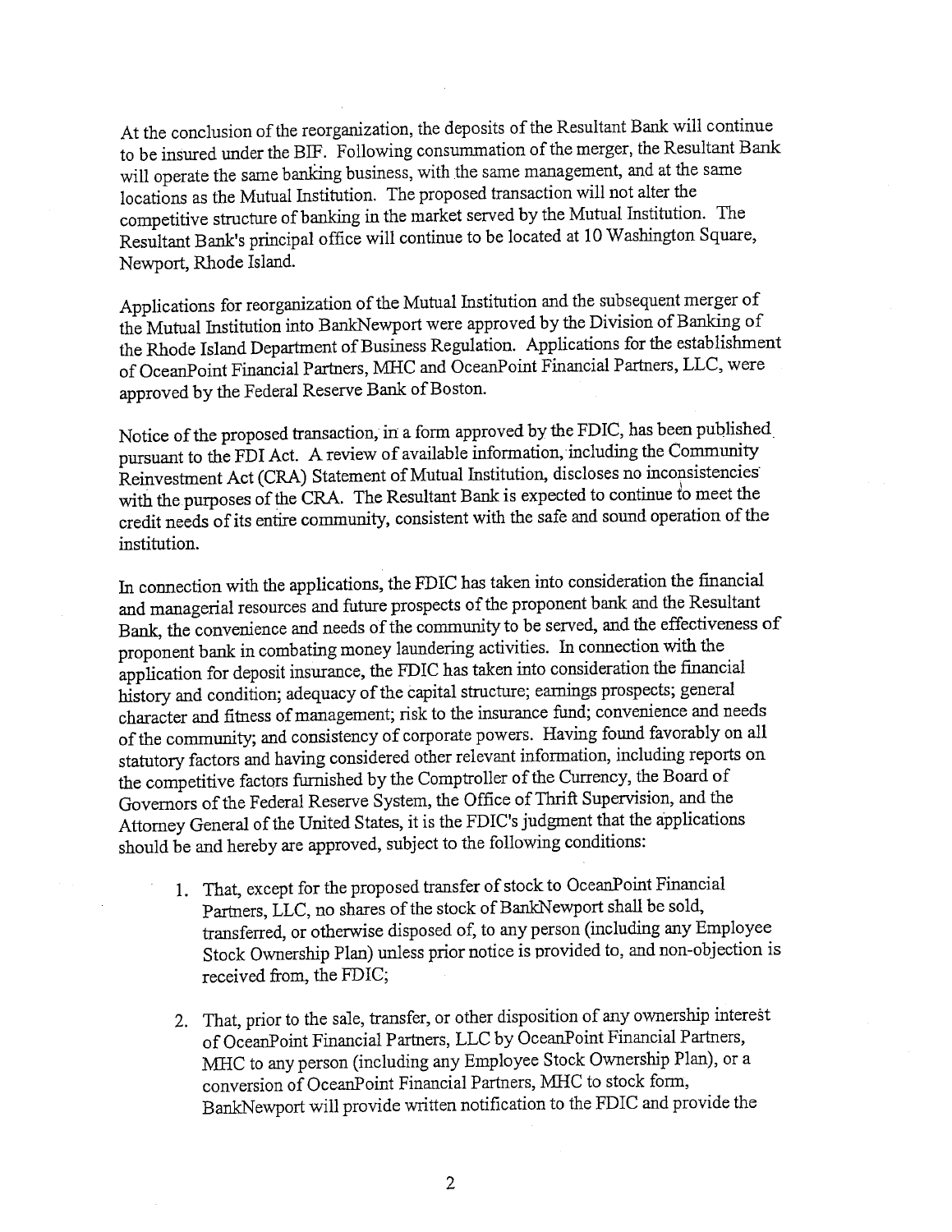FDIC with copies of all documents filed with state and federal banking and/or securities regulators in connection with such sale, transfer, disposition, or conversion;

- 3. That, prior to sale, transfer, or other disposition of ownership interest of OceanPoint Financial Partners, LLC by OceanPoint Financial Partners, MHC to any-person (including any Employee Stock Ownership Plan), BankNewport shall submit to the FDIC a copy of the executed Operating Agreement;
- 4. That, prior to the sale, transfer, or other disposition of any shares of the stock of BankNewport by OceanPoint Financial Partners, LLC or any ownership interest of OceanPoint Financial Partners, LLC by OceanPoint Financial Ł Partners, MHC to any persons (including any Employee Stock Ownership Plan) through a public offering, BankNewport's eligible depositors shall have the opportunity to vote to approve such transaction in accordance with Rhode Island law.
- 5. That, should any shares of the stock of BankNewport or ownership interest of OceanPoint Financial Partners, LLC be issued to persons other than OceanPoint Financial Partners, MHC, any dividends waived by OceanPoint Financial Partners, MIHC must be retained by OceanPoint Financial Partners, LLC or BankNewport and segregated, earmarked, or otherwise identified on the books and records of OceanPoint Financial Partners, LLC or Bank-Newport; such amounts must be taken into account in any valuation of the institution, and factored into the calculation used in establishing a fair and reasonable basis for exchanging shares in any subsequent conversion of OceanPoint Financial Partners, MIHC to stock form; such amounts shall not be available for payment to, or the value thereof transferred to, minority shareholders, by any means, including through dividend payments or at liquidation;
- 6. That, any change in proposed management, including the board of directors, will render this approval null and void unless such proposal is approved by the FDIC prior to the consummation of the proposed transaction;
- That, the transaction shall not be consummated within less than fifteen days after the date of this Order, or later than six months after the date of this Order, unless such period is extended for good cause by the FDIC; and
- 8. That, until the proposed transaction is consummated, the FDIC shall have the right to alter, suspend, or withdraw its approval should any interim development be deemed to warrant such action.